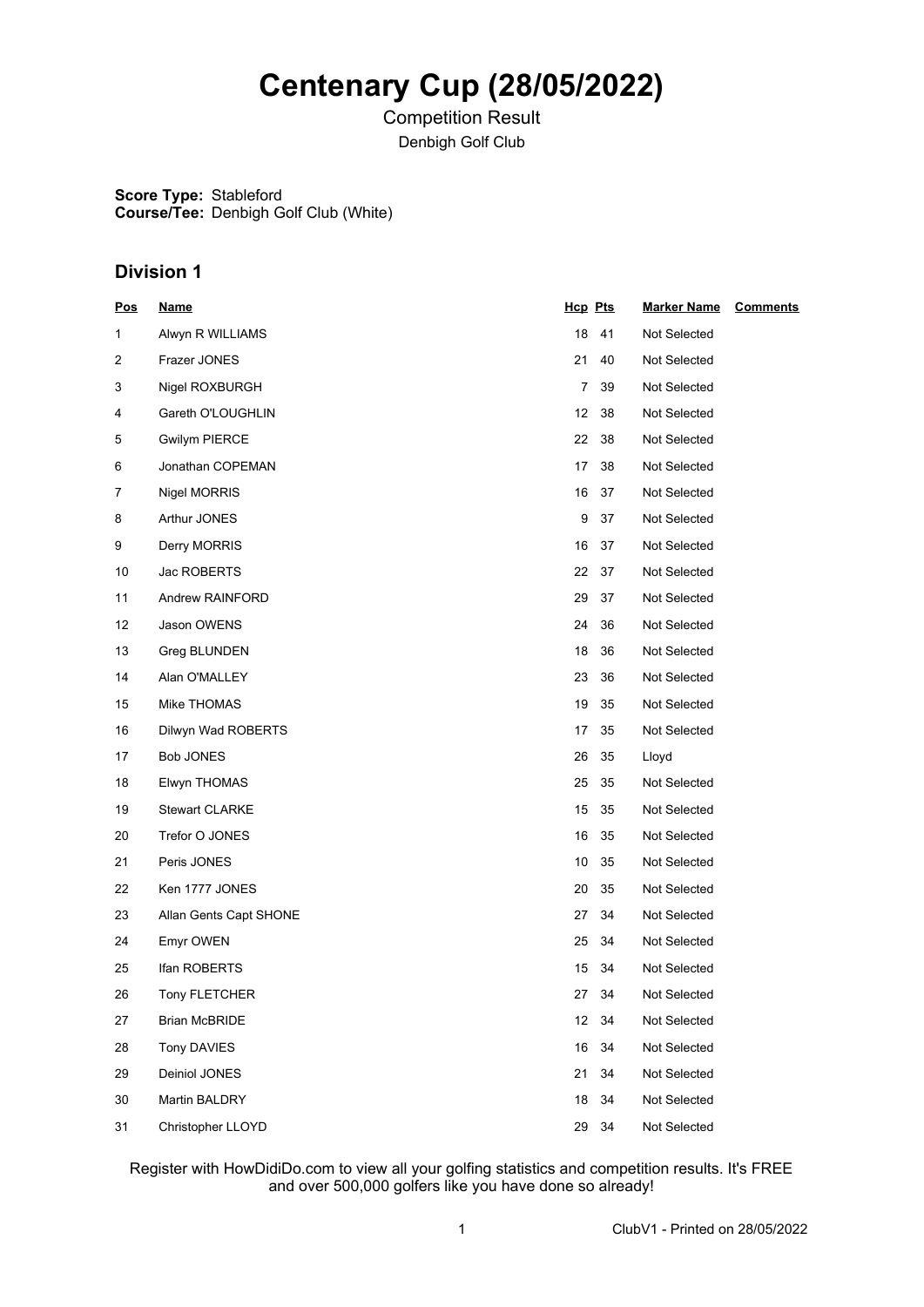#### **Score Type: Course/Tee:** Stableford Denbigh Golf Club (White)

### **Division 1**

| <u>Pos</u> | <b>Name</b>             | Hcp Pts  | <b>Marker Name</b> | <b>Comments</b> |
|------------|-------------------------|----------|--------------------|-----------------|
| 32         | Sam OSEI-FRIMPONG       | 21<br>34 | Not Selected       |                 |
| 33         | Steven M JONES          | 33<br>34 | Not Selected       |                 |
| 34         | Robert DAVIES           | 20<br>33 | Not Selected       |                 |
| 35         | Rob MYATT               | 18<br>33 | Not Selected       |                 |
| 36         | Peter WHARTON           | 24<br>33 | Not Selected       |                 |
| 37         | Elfed JONES             | 33<br>17 | Not Selected       |                 |
| 38         | Brian LEWIS             | 15<br>33 | Not Selected       |                 |
| 39         | Gary Lou EVANS          | 20<br>32 | Not Selected       |                 |
| 40         | Jonathan ROBERTS        | 21<br>32 | Not Selected       |                 |
| 41         | Michael HUGHES          | 21<br>32 | Not Selected       |                 |
| 42         | David A JONES           | 15<br>32 | Not Selected       |                 |
| 43         | Dilwyn ROBERTS          | 23<br>32 | Not Selected       |                 |
| 44         | Robert Alun WILLIAMS    | 10<br>32 | Not Selected       |                 |
| 45         | Llew DAVIES             | 16<br>32 | Not Selected       |                 |
| 46         | Don WALMSLEY            | 15<br>32 | Not Selected       |                 |
| 47         | David TOMLINSON         | 16<br>32 | Not Selected       |                 |
| 48         | Craig STUBBS            | 31<br>25 | Not Selected       |                 |
| 49         | <b>Huw PARRY</b>        | 5<br>31  | Not Selected       |                 |
| 50         | Stephen LLOYD           | 7<br>31  | Bob JONES          |                 |
| 51         | Bryn OWEN               | 21<br>31 | Not Selected       |                 |
| 52         | Gerald PARRY            | 22<br>30 | Not Selected       |                 |
| 53         | Gareth JOYCE            | 8<br>30  | Not Selected       |                 |
| 54         | Neil (Nelly) WYNNE      | 16<br>30 | Not Selected       |                 |
| 55         | Gwilym WILLIAMS         | 21<br>30 | Not Selected       |                 |
| 56         | Nigel JONES             | 12<br>30 | Not Selected       |                 |
| 57         | John Dryhurst ROBERTS   | 20<br>30 | Not Selected       |                 |
| 58         | Arwel HUGHES            | 6<br>30  | Not Selected       |                 |
| 59         | <b>Geraint WILLIAMS</b> | 23<br>29 | Not Selected       |                 |
| 60         | Stephen CRADDOCK        | 21<br>29 | Not Selected       |                 |
| 61         | Emyr O JONES            | 20<br>29 | Not Selected       |                 |
| 62         | Matthew LEWIS-WILLIAMS  | 11<br>29 | Not Selected       |                 |
| 63         | Arwel Wyn JONES         | 10<br>28 | Not Selected       |                 |
| 64         | Neil DAVIES             | 28<br>17 | Not Selected       |                 |
| 65         | Owain WILLIAMS          | 17<br>28 | Not Selected       |                 |
| 66         | Peter H JONES           | 19 27    | Not Selected       |                 |

Register with HowDidiDo.com to view all your golfing statistics and competition results. It's FREE and over 500,000 golfers like you have done so already!